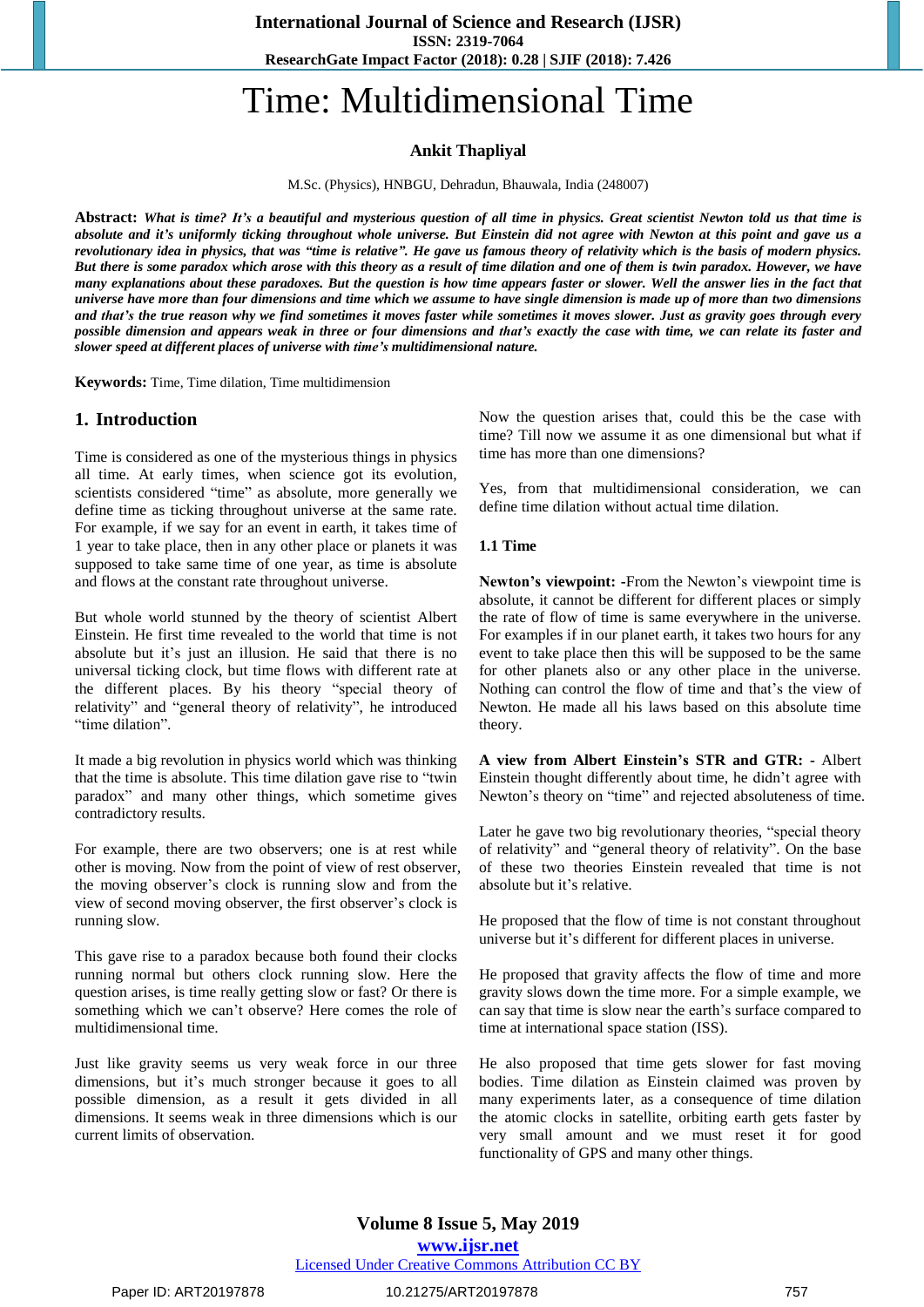However, many contradictions also arose by time dilation. As twin paradox. In twin paradox, suppose there are two twin brothers, one is at rest while other is moving close to the speed of light. Now twin at rest finds the clock of moving twin running slow, while moving twin also observes the rest twin's clock running slow.

Now here is the problem that both twins find their clock running normal but each other's clocks running slow. We further have many explanations for this paradox.

# **2. Multidimensional Time**

Let's first think about gravitational force. It is supposed to be the weakest force in all known forces till now, but that's only in three or four dimensions.

Now scientists think that there may be more than three or four dimensions, but due to our observation limit we can't observe them directly.

According to present theory, gravitational force is the force which can go through all possible dimensions and that's the reason why it appears weak in our three or four dimensions.

Because we observe it in only three dimensions and not in all dimension, so it appears to be weak, but that is not the truth, it is weak in three dimensions because it flows through all possible dimensions (more than three).

Now let's discuss this analogy with time. Suppose there is not a single dimension of time but multidimensions of time. Then what will happen?

Here we can suppose that time flows in more than one dimension, but we observe only one-dimension component of that time.

Depending upon the relationship (angle theta) between the actual time axis and the component time axis we observe, it may dilate, or it may seem to us go faster.

So, in general we can say that time flows in multidimension and we observe it in one dimension. Which is not the actual time but the single component of that actual time, and that's why we feel sometimes its going /flowing faster and sometimes it's flowing slower. So, in this way by concept of multi dimensions we can explain time dilation.

# **3. Analogy with Vector Component**

Now we can compare it with simple vector analogy. Take a vector, suppose it is force vector (F). Now let's consider here only 2D (dimension) for simplicity, one axis is X and other is Y.

Now if F is fully directed towards X axis then its Y component will be zero. Similarly, if F is fully directed toward Y axis then its X component will be zero.

But now assume a third condition, let F be inclined to X axis at angle 45 degree, then X component will be  $F/\sqrt{2}$  and Y component will be equal to  $F/\sqrt{2}$ .





Here total force is inclined with X axis at an angle 45 degree,

So  $F(x)=F/square root (2)$  $F(y)=F/square root (2)$ So here by making some angle, F dividend into two components and both are less then F

Here we observe that force components decrease or increase when  $F$  inclined at some angle with  $X$  axis, and depending upon this angle, both X and Y component will vary. But the combined effect of both will be equal to F.

Now replace F with time "t". Suppose time is two dimensional and we observe its one component at a time. Now depending upon angle of inclination of actual time axis with component time axis, both time components varies and that's why we feel time dilation, while combined effect of both time components will be equal to actual time "t".

For simplicity we only consider here 2D, but time may contain much more dimensions like 3D and again, we will only be able to observe single component by which we feel

# **Volume 8 Issue 5, May 2019**

**www.ijsr.net**

Licensed Under Creative Commons Attribution CC BY